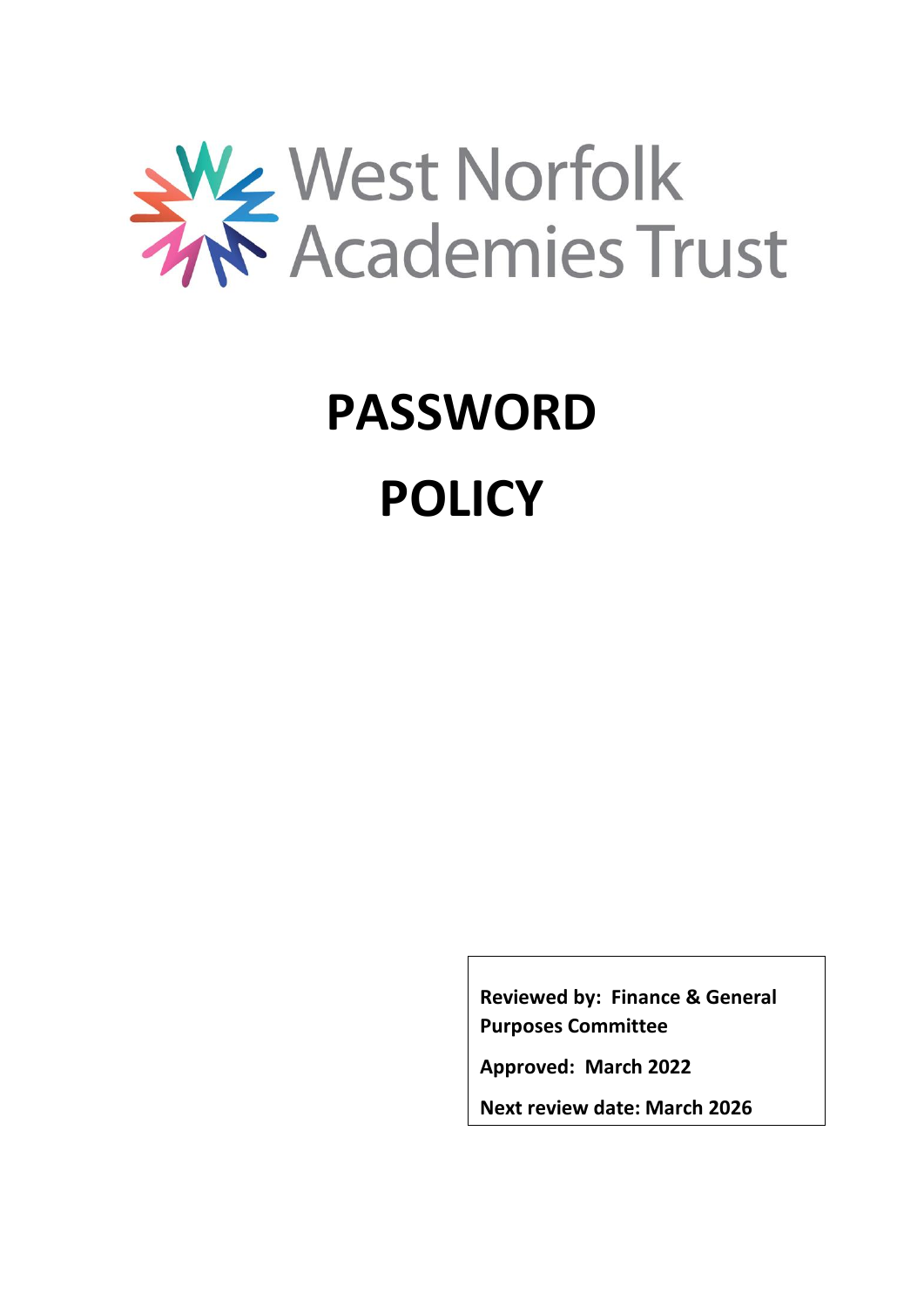#### **Contents**

| 1 Overview                        | $\overline{2}$ |
|-----------------------------------|----------------|
| 2 Purpose                         | $\overline{2}$ |
| 3 Scope                           | 2              |
| 4 Policy                          | $\overline{2}$ |
| 4.1 General                       | $\overline{2}$ |
| 4.2 Guidelines                    | $\overline{2}$ |
| 4.3 Password Deletion             | $\overline{2}$ |
| 4.4 Password Protection Standards | 3              |
| 4.5 Remote Access Users           | 3              |
| 4.6 Personal Devices              | 3              |
| 5 Penalties                       | 3              |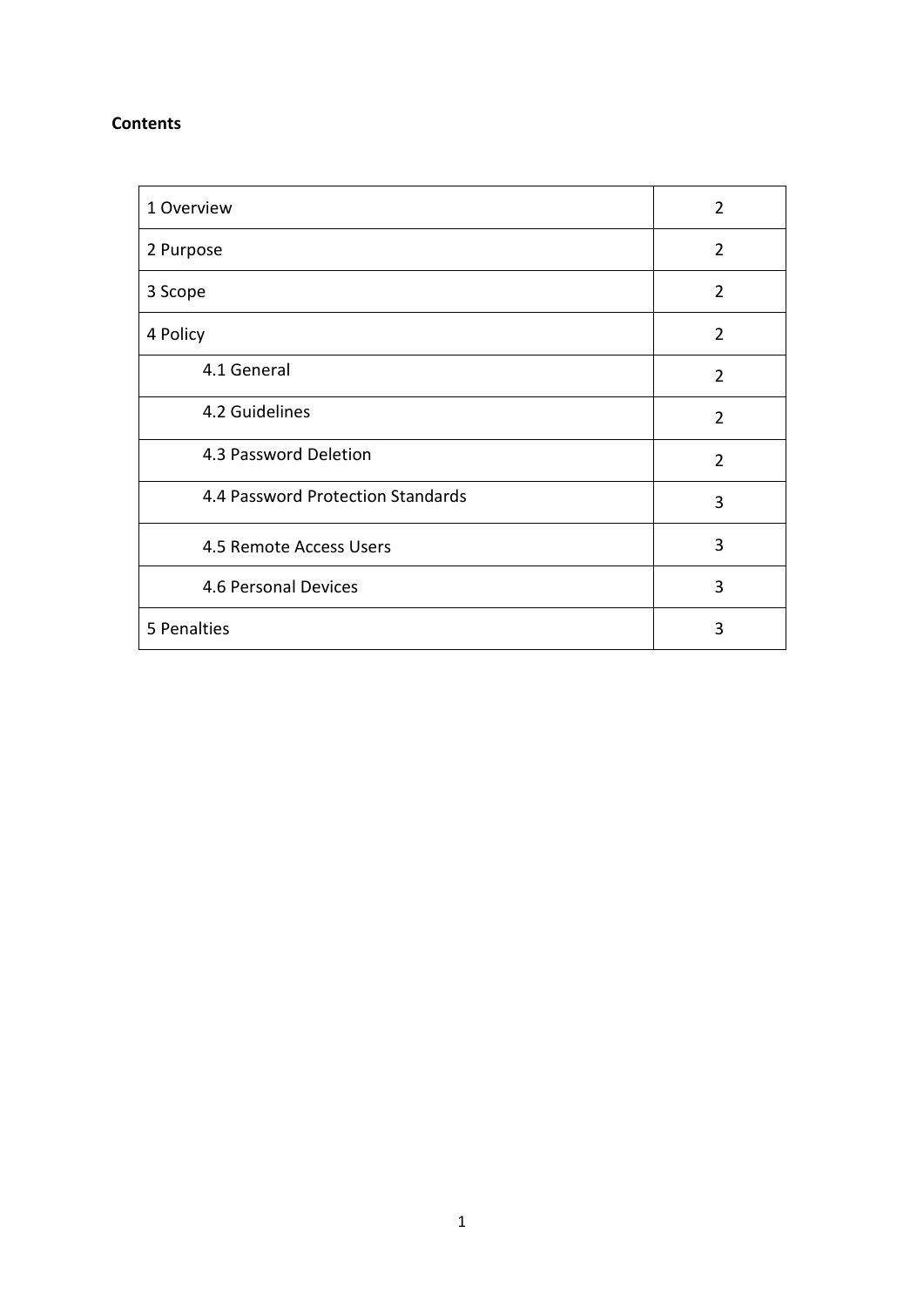## **1.0 Overview**

Passwords are an important aspect of computer security. They are the front line of protection for user accounts. A poorly chosen password may result in a compromise of West Norfolk Academies Trust entire network. As such, all WNAT employees with access to Trust systems are responsible for taking the appropriate steps, as outlined below, to select and secure their password.

## **2.0 Purpose**

The purpose of this policy is to establish a standard for the creation of strong passwords, the protection of those passwords, and the frequency of change.

# **3.0 Scope**

The scope of this policy includes all personnel who have or are responsible for an account (or any form of access that supports or requires a password) on any system that resides at any WNAT facility.

## **4.0 Policy**

- 4.1 **General**
- All user-level passwords (e.g., email, web, desktop computer, etc.) must be changed at least every 90 days and the last 5 passwords cannot be reused.
- Passwords must not be inserted into email messages (unless originating from the service desk) or other forms of electronic communication.
- All user-level passwords must conform to the guidelines described below.

# 4.2 **Guidelines**

- Be a minimum length of eight (8) characters on all systems.
- Be "Complex" where possible. Microsoft Desktop and G-suite will only except complex passwords that meet their defined complexity criteria.
- Not be the same as the User ID.
- Expire within a maximum of 90 calendar days.
- Not be identical to the previous five (5) passwords.
- Not be written down or given to others.
- Ensure passwords are only reset for authorized user.
- Externally provided systems are subject to their password policy.

# **4.3 Password Deletion**

All passwords that are no longer needed must be deleted or disabled immediately. This includes, but is not limited to, the following:

- When an employee of WNAT leaves.
- When an employee transfers from one school to another